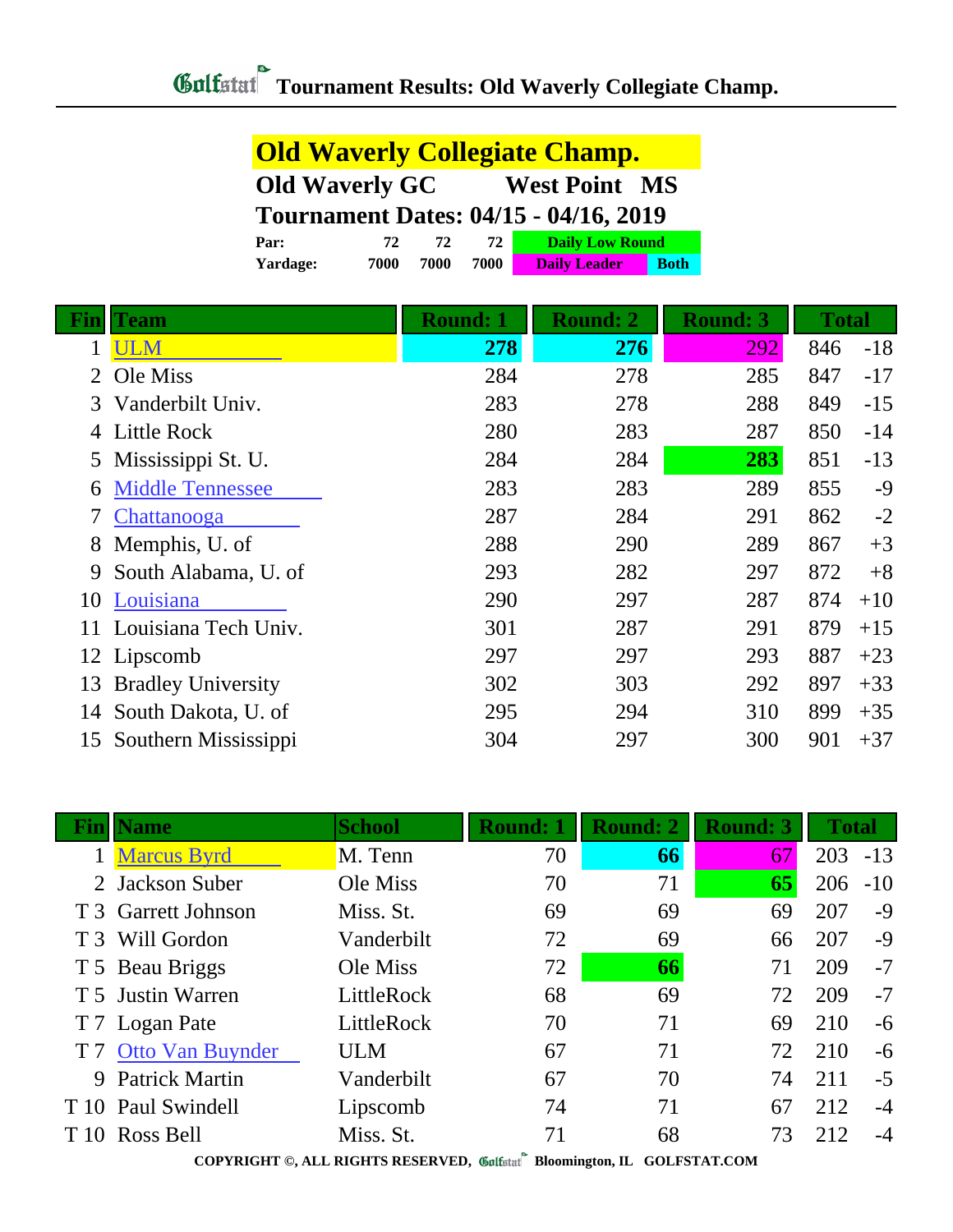| Fin  | <b>Name</b>               | <b>School</b> | <b>Round: 1</b> | <b>Round: 2</b> | <b>Round: 3</b> | <b>Total</b> |      |
|------|---------------------------|---------------|-----------------|-----------------|-----------------|--------------|------|
|      | T 10 Ryan Alford          | LA Tech       | 75              | 69              | 68              | 212          | $-4$ |
|      | T 13 Benjamin Nelson      | Miss. St.     | 70              | 70              | 73              | 213          | $-3$ |
| T 13 | Ford Clegg                | Miss. St.     | 69              | 72              | 72              | 213          | $-3$ |
| T 13 | <b>Oliver Simonsen</b>    | Chatt         | 71              | 70              | 72              | 213          | $-3$ |
| T 13 | <b>Tanner Owens</b>       | M. Tenn       | 66              | 72              | 75              | 213          | $-3$ |
| T 17 | <b>Brody Blackmon</b>     | Ole Miss      | 71              | 73              | 70              | 214          | $-2$ |
| T 17 | Jordan Plunkett           | So Alabama    | 70              | 70              | 74              | 214          | $-2$ |
| T 17 | <b>Yannick Schuetz</b>    | So Alabama    | 73              | 70              | 71              | 214          | $-2$ |
| T 20 | <b>Aaron Ramos</b>        | LittleRock    | 71              | 74              | 70              | 215          | $-1$ |
| T 20 | <b>Austin Rose</b>        | Miss. St.     | 71              | 70              | 74              | 215          | $-1$ |
| T 20 | <b>Brad Bawden</b>        | Memphis       | 72              | 71              | 72              | 215          | $-1$ |
| T 20 | <b>Charlie Flynn</b>      | LA-Lafayet    | 77              | 70              | 68              | 215          | $-1$ |
| T 20 | <b>Connor Nolan</b>       | Chatt         | 72              | 69              | 74              | 215          | $-1$ |
| T 20 | <b>Thibault Santigny</b>  | <b>ULM</b>    | 69              | 69              | 77              | 215          | $-1$ |
| T 26 | <b>Anton Albers</b>       | LittleRock    | 71              | 69              | 76              | 216          | E    |
|      | T 26 Brian Richards       | So. Miss.     | 74              | 73              | 69              | 216          | E    |
| T 26 | <b>Guillaume Fanonnel</b> | <b>ULM</b>    | 70              | 69              | 77              | 216          | E    |
|      | T 26 Jack Gnam            | Ole Miss      | 69              | 72              | 75              | 216          | E    |
| T 26 | Joao Girao                | <b>ULM</b>    | 74              | 67              | 75              | 216          | E    |
| T 31 | <b>Andoni Etchenique</b>  | <b>ULM</b>    | 72              | 77              | 68              | 217          | $+1$ |
| T 31 | <b>Andrew Jacobe</b>      | Vanderbilt    | 73              | 70              | 74              | 217          | $+1$ |
| T 31 | <b>Austin Vukovits</b>    | Miss. St.     | 71              | 69              | 77              | 217          | $+1$ |
|      | T 31 Chase Harris         | Memphis       | 72              | 69              | 76              | 217          | $+1$ |
|      | T 31 Will Porter          | Chatt         | 73              | 73              | 71              | 217          | $+1$ |
|      | T 36 Cecil Wegener        | Ole Miss      | 73              | 71              | 74              | 218          | $+2$ |
|      | T 36 Harrison Ott         | Vanderbilt    | 71              | 73              | 74              | 218          | $+2$ |
|      | T 36 James Swash          | LA Tech       | 74              | 73              | 71              | 218          | $+2$ |
|      | T 36 Walker Kesterson     | So. Miss.     | 77              | 68              | 73              | 218          | $+2$ |
|      | T 40 Cameron Clarke       | Miss. St.     | 72              | 67              | 80              | 219          | $+3$ |
| T 40 | <b>Cooper Sears</b>       | M. Tenn       | 75              | 73              | 71              | 219          | $+3$ |
|      | T 40 Isaiah Jackson       | Memphis       | 76              | 73              | 70              | 219          | $+3$ |
| T 43 | <b>Dominic Jones</b>      | Chatt         | 71              | 76              | 74              | 221          | $+5$ |
|      | T 43 Guillaume Chevalier  | Memphis       | 72              | 78              | 71              | 221          | $+5$ |
| T 45 | <b>Etienne Brault</b>     | Chatt         | 76              | 72              | 74              | 222          | $+6$ |
|      | T 45 Linus Samuelsson     | Lipscomb      | 74              | 73              | 75              | 222          | $+6$ |

## **Gulfature Tournament Results: Old Waverly Collegiate Champ.**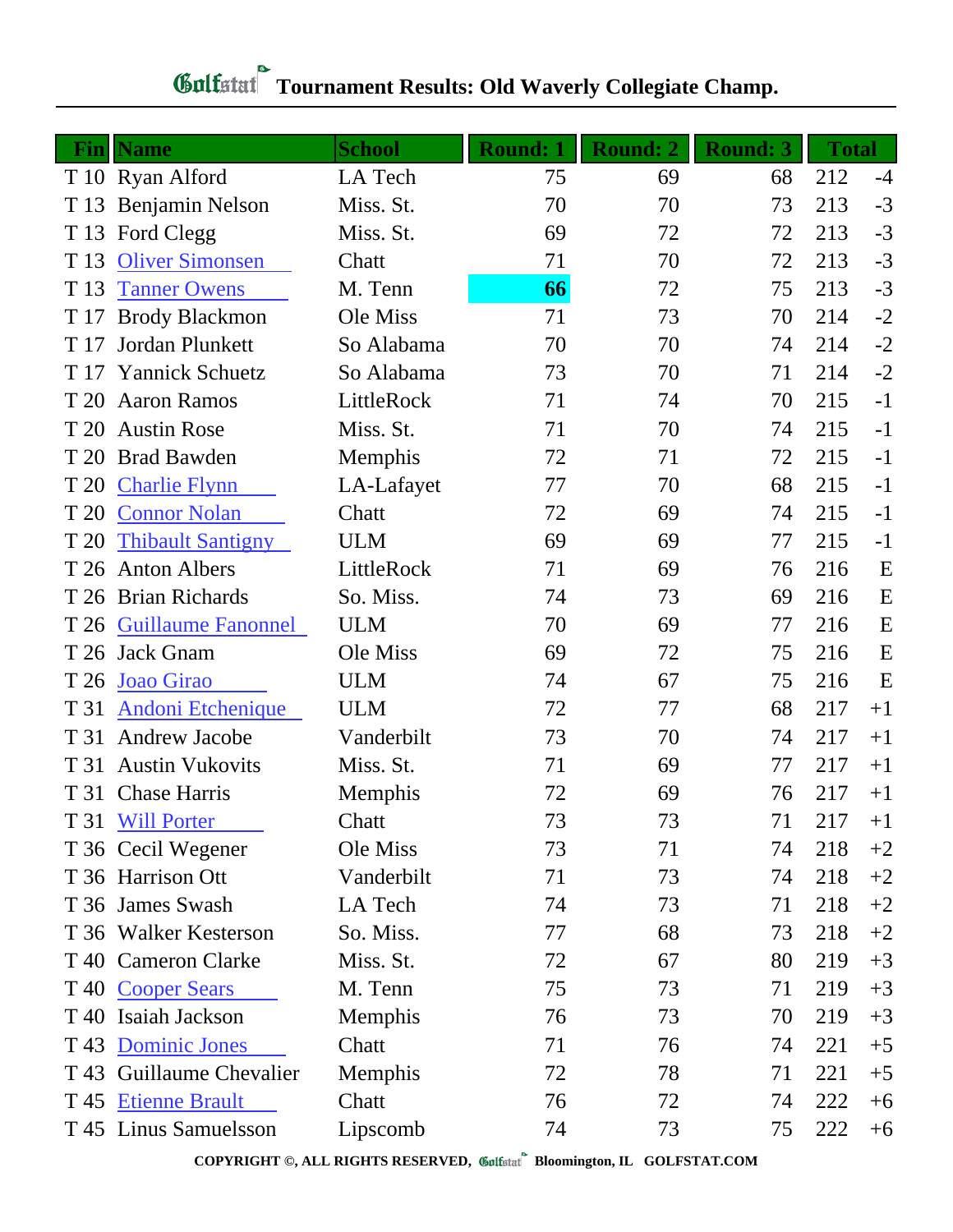| Fin  | <b>Name</b>             | <b>School</b>  | <b>Round: 1</b> | Round: 2 | <b>Round: 3</b> | <b>Total</b> |      |
|------|-------------------------|----------------|-----------------|----------|-----------------|--------------|------|
|      | T 45 Peter Hinnant      | LA-Lafayet     | 71              | 77       | 74              | 222          | $+6$ |
|      | T 48 Drake Bushong      | <b>Bradley</b> | 74              | 79       | 70              | 223          | $+7$ |
| T 48 | Griffin Agent           | Miss. St.      | 75              | 73       | 75              | 223          | $+7$ |
| T 48 | <b>Jack Tolson</b>      | LA-Lafayet     | 77              | 75       | 71              | 223          | $+7$ |
| T 48 | <b>Josh Seiple</b>      | Ole Miss       | 74              | 70       | 79              | 223          | $+7$ |
|      | T 48 Peng Pichaikool    | Miss. St.      | 75              | 80       | 68              | 223          | $+7$ |
|      | T 48 Sarut Vongchaisit  | Ole Miss       | 71              | 74       | 78              | 223          | $+7$ |
|      | T 54 Austin Fulton      | Miss. St.      | 75              | 73       | 76              | 224          | $+8$ |
|      | T 54 Michael Mounce     | <b>Bradley</b> | 83              | 71       | 70              | 224          | $+8$ |
|      | T 54 Peter Staalbo      | So Alabama     | 73              | 76       | 75              | 224          | $+8$ |
|      | T 54 Reid Davenport     | Vanderbilt     | 80              | 69       | 75              | 224          | $+8$ |
|      | T 54 Tate Arends        | S. Dakota      | 71              | 74       | 79              | 224          | $+8$ |
| T 59 | <b>Hudson Dubinski</b>  | LA-Lafayet     | 69              | 82       | 74              | 225          | $+9$ |
| T 59 | Kyle Robinson           | So Alabama     | 77              | 70       | 78              | 225          | $+9$ |
| T 59 | <b>Micah Goulas</b>     | LA-Lafayet     | 73              | 75       | 77              | 225          | $+9$ |
| T 59 | <b>Palmer Sadlowski</b> | M. Tenn        | 72              | 72       | 81              | 225          | $+9$ |
| T 59 | Tom Vining              | S. Dakota      | 75              | 71       | 79              | 225          | $+9$ |
|      | T 64 Davis Armstrong    | Lipscomb       | 73              | 77       | 76              | $226 + 10$   |      |
| T 64 | Judd Tilson             | LA Tech        | 78              | 71       | 77              | $226 + 10$   |      |
|      | T 64 Matt Tolan         | S. Dakota      | 72              | 76       | 78              | $226 + 10$   |      |
|      | T 64 Rasmus Karlsson    | So Alabama     | 77              | 72       | 77              | $226 + 10$   |      |
| 68   | <b>Karsten Green</b>    | LA Tech        | 74              | 76       | 77              | $227 + 11$   |      |
|      | T 69 Charles Jahn       | <b>Bradley</b> | 72              | 76       | 80              | $228 + 12$   |      |
|      | T 69 Michael Shears     | Vanderbilt     | 76              | 67       | 85              | $228 + 12$   |      |
| T 69 | <b>Trevor Gold</b>      | Lipscomb       | 76              | 77       | 75              | $228 + 12$   |      |
|      | T 72 Blake Blaser       | LA Tech        | 80              | 74       | 75              | $229 + 13$   |      |
|      | T 72 Jacob Michel       | S. Dakota      | 77              | 73       | 79              | $229 + 13$   |      |
|      | T 72 James Beckner      | M. Tenn        | 79              | 74       | 76              | $229 + 13$   |      |
|      | T 72 Nick Giles         | Memphis        | 72              | 77       | 80              | $229 + 13$   |      |
|      | 76 Eric Gilpin          | Lipscomb       | 78              | 76       | 76              | $230 + 14$   |      |
| 77   | Daniel Lensing          | <b>Bradley</b> | 73              | 80       | 78              | $231 + 15$   |      |
|      | 78 Danial Durisic       | LittleRock     | 79              | 75       | 78              | $232 + 16$   |      |
| 79   | <b>Branden Mounce</b>   | <b>Bradley</b> | 84              | 77       | 74              | $235 + 19$   |      |
|      | 80 Matt Lorenz          | So. Miss.      | 74              | 79       | 83              | $236 + 20$   |      |
|      | 81 Joey Kirkland        | So. Miss.      | 83              | 78       | 76              | $237 +21$    |      |

## **Gulfature Tournament Results: Old Waverly Collegiate Champ.**

**COPYRIGHT ©, ALL RIGHTS RESERVED, Bloomington, IL GOLFSTAT.COM**